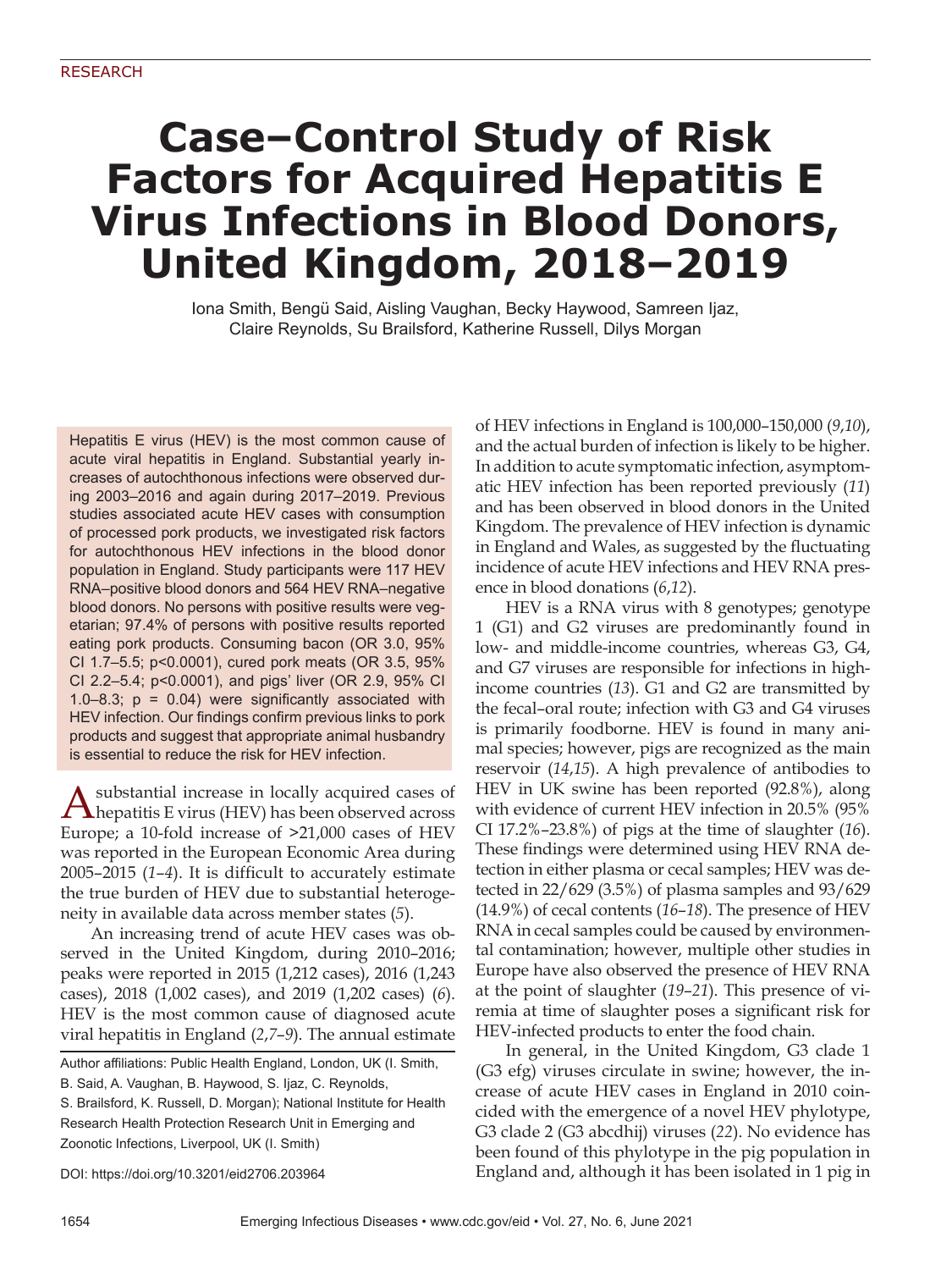Scotland, the isolate fell outside of the dominant human clade (*16*). It is likely, therefore, that the reason the novel phylotype is present is the consumption of pork originating from outside the United Kingdom (*3*,*22*–*24*). Viruses detected in human clinical samples in the United Kingdom, which are closely related to those found in pigs in mainland Europe (*3*,*22*) support this idea; taken together, the evidence suggests a risk for zoonotic transmission from pork products originating from outside of the United Kingdom.

A body of evidence supports the finding that HEV infection can also be acquired from blood products and HEV can be transmitted through transfusion (*25*), and the clinical consequences have been increasingly recognized (*26*,*27*). Therefore, to mitigate the risk for transmission by transfusion, National Health Service Blood and Transplant (NHSBT) introduced HEVscreened components for selected patients in March 2016 following a recommendation from the Advisory Committee on the Safety of Blood, Tissues and Organs (SaBTO). SaBTO subsequently recommended that the UK blood services implement universal screening; beginning April 2017, all blood components have been screened and those used are HEV negative (*28*,*29*).

In addition to mitigating the risk for transmission via transfusion, universal screening of blood donations by NHSBT also provided a new and unique opportunity to understand HEV infection in a population that more closely reflects the general population. The aim of this study was to characterize the clinical features of UK-acquired HEV infection in blood donors in England and investigate the potential risk factors for infection.

#### **Methods**

#### **Study Design**

We conducted a case–control study April 1, 2018– March 31, 2019, to describe the clinical features of infection and to identify the risk factors for HEV acquisition within the blood donor population in England. As part of the continuing enhanced surveillance, NHSBT contacted all blood donor HEV cases to inform them of their infection. HEV RNA positive samples, detectable by PCR, were sent to the Blood Borne Virus Unit, Public Health England (Colindale, UK) for genotyping (*26*). NHSBT invited donors to take part in the case–control study, which included a link to complete an enhanced surveillance questionnaire designed for this study (*29*). All participants provided consent for their information to be used in the study.

We used case age and donation date to request a sample of eligible controls from NHSBT Donor Insight; they created a dispatch extract of

data from their donor database in Excel (Microsoft, https:///www.microsoft.com) containing donor's name, postal address, email address, donor number, and donation date. No PII about the controls was shared outside of NHSBT. Controls were age-matched to cases across defined age groups (17–24, 25–44, and  $\geq$ 45 years) and had donated within the same week as the age-matched case. Controls were not sex-matched to cases; we adjusted for sex in the analysis.

#### **Case Selection**

A case was defined as a blood donor, residing in England, who donated blood to NHSBT during the period April 1, 2018–March 31, 2019; who was HEV RNA positive as indicated by a confirmed positive HEV RNA donation testing result; and who had no history of travel outside the United Kingdom in the 9 weeks before donation. NHSBT collected descriptive data for all HEV RNA–positive donors identified within the study period to ensure the cases included in the study were representative of the HEV RNA positive blood donor group.

#### **Control Selection**

A control was defined as a blood donor who contemporaneously donated blood to the NHSBT, resides in England, and was confirmed negative for HEV and all other markers of infection during screening. They also had no travel history outside the United Kingdom in the 9 weeks before donation, had not been recently surveyed by NHSBT, and had not opted out of communications from NHSBT.

#### **Data Collection**

To characterize the clinical features of indigenously acquired HEV infection and risk factors for HEV infection, we collected the following information from cases and controls: travel history, animal exposures, environmental exposures, alcohol intake, medication, and concurrent conditions. We also asked about the food they consumed and their purchasing preferences; on the basis of published evidence, we included more detailed questions about the consumption of pork products or derivatives. Because of the long incubation period of HEV (2–9 weeks), questions were phrased as, "Are you likely to have eaten the following food items?" We asked cases about the 9-week period before the date of their HEV RNA positive blood donation and asked controls about the 9-week period before their donation.

Study participants who reported a travel history outside the United Kingdom in the 9 weeks (the maximum incubation period for HEV) before donating were excluded from the analysis because they could have contracted HEV through their travel (*30*).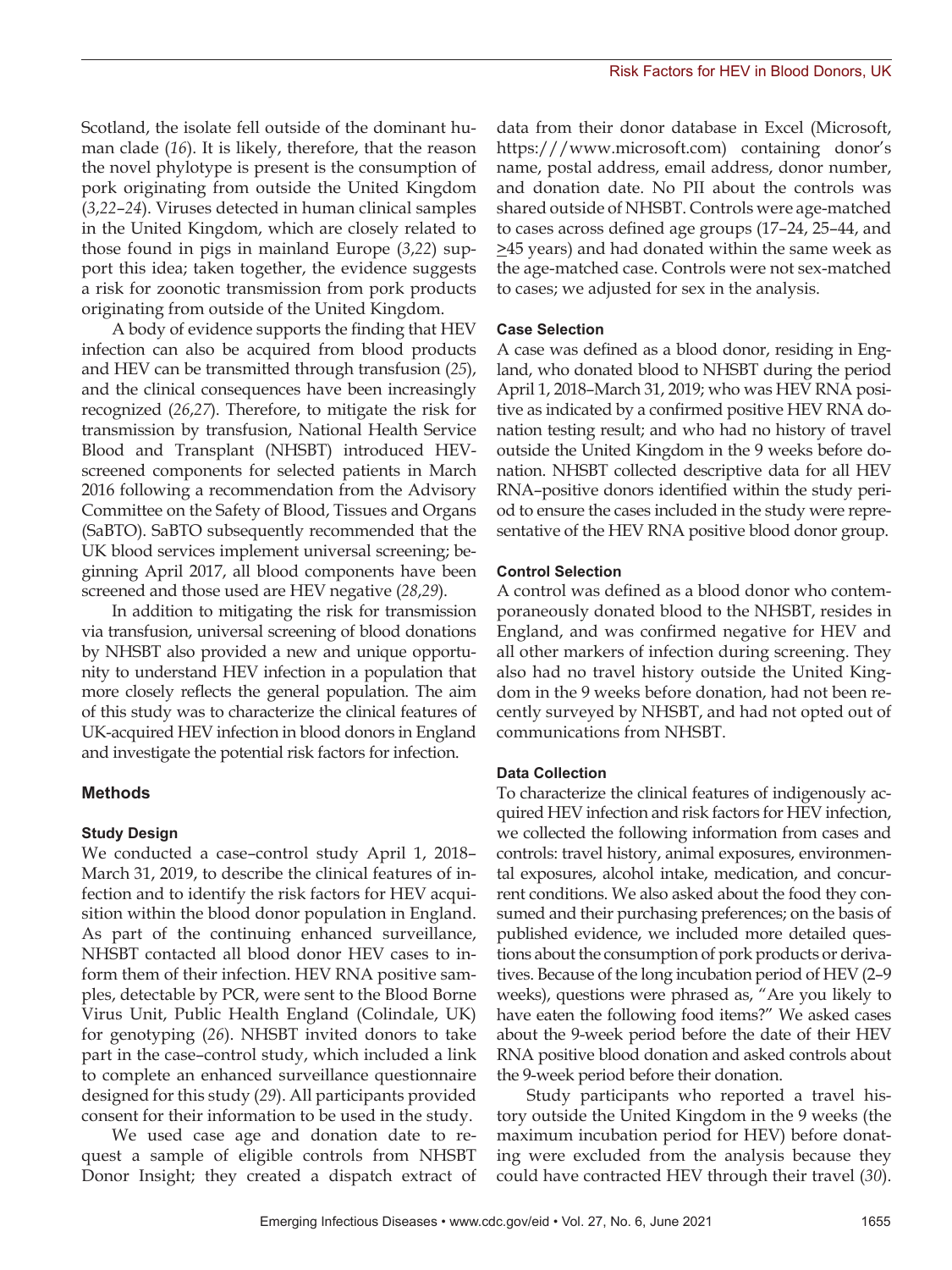## RESEARCH



**Figure.** Recruitment of blood donors to case–control study of hepatitis E virus in blood donors, United Kingdom, 2018–2019.

In terms of patient-identifiable information (PII), controls were not asked to provide any, and their survey data were not linked to their donation record. Cases were requested to provide their name to allow for linkage of questionnaire responses with their laboratory results. Participants were excluded if the questionnaire was incomplete.

Ethics approval was not required because this study used data that were routinely being collected through enhanced surveillance. All participants, however, did consent for their information to be used in the case-control study. PII was removed before analysis, and all data were handled according to Caldicott principles.

Of 411 participants identified as HEV RNA–posi-

tive blood donors, 182 (44%) completed the questionnaire. Compared to other studies using online surveys with a blood donor population, which have reported 26% completion of questionnaires, 44% is a strong response rate (*31*). After we excluded duplicate questionnaires, participants who had traveled in the designated period, and those with missing information, 117 HEV RNA–positive blood donors remained in the study.

### **Data Analysis**

To investigate potential risk factors and environmental exposures of HEV, we conducted univariate logistic regression. We included variables with an odds ratio  $(OR)$  >1 and  $p$ <0.01 in a multivariable logistic regression model. In the multivariable analysis, variables with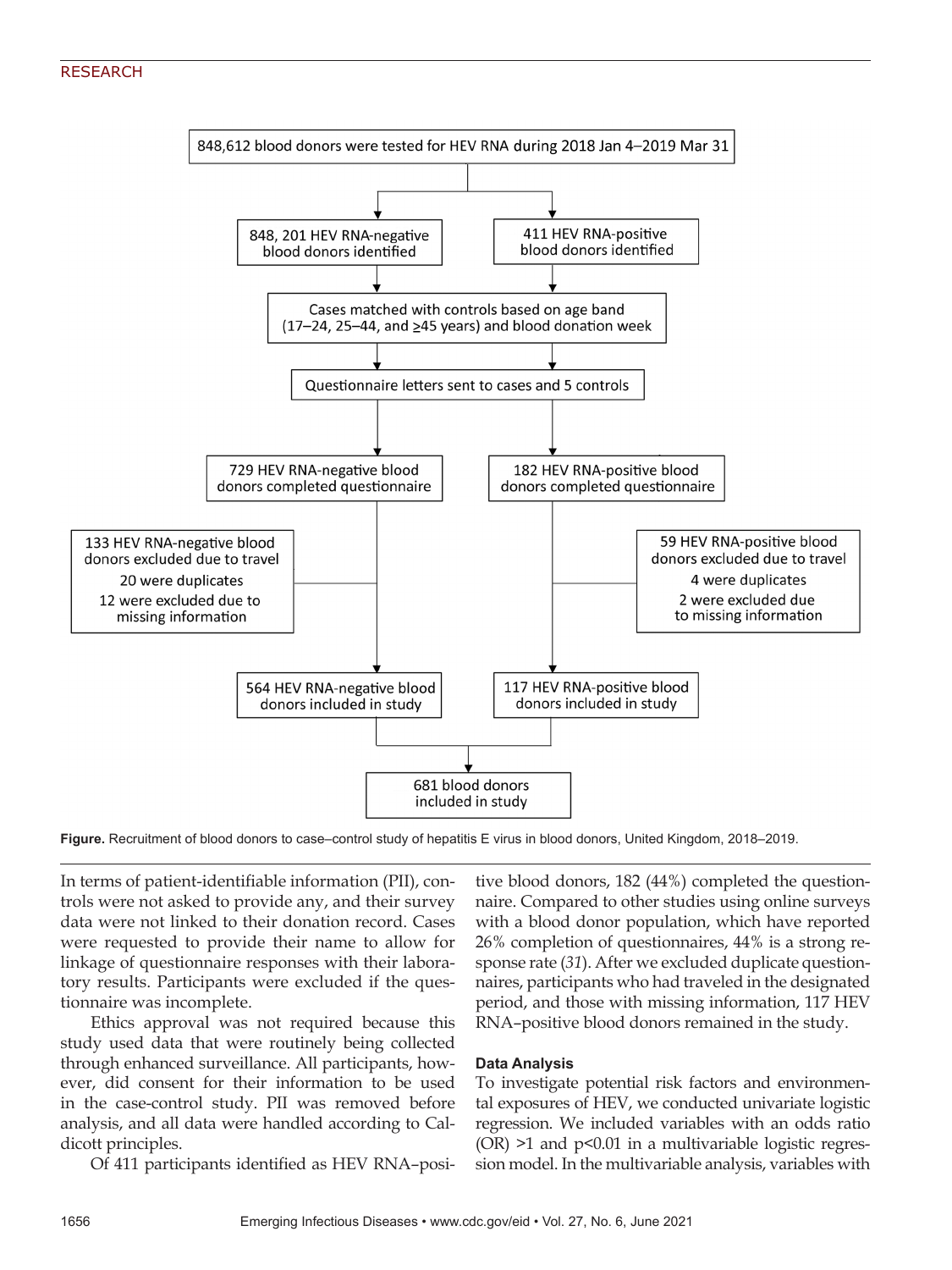an adjusted OR <1 or no significant association (p>0.05) with HEV infection were removed from the model in a backward stepwise fashion until all the variables in the model exhibited a degree of association. We adjusted for age and sex at all stages of analysis. We performed all statistical analyses using Stata software version 15 (StataCorp, https://www.stata.com).

# **Results**

### **Study Demographics**

We included a total of 117 HEV RNA–infected blood donors and 564 HEV RNA–negative donors in the case– control study (Figure). The ratio of cases to controls was 1:4.8. The HEV RNA–infected participants corresponded to 28.5% (117/411) of the total infected blood donors identified during the study period (Table 1). As in previous studies (*9*,*26*,*29*), most of the HEV-infected blood donors identified in the study period were male, a similar proportion to the HEV-infected blood donors included in the study. Donors in the age group  $\geq 45$ years were the greatest number of all HEV-infected and noninfected blood donors; the predominance of this age group was seen in cases and controls in the study.

## **HEV Genotype**

We conducted sequence and phylogenetic analysis on 24 (20.5%) HEV RNA–positive cases, where viral load was sufficient to do so (*32*,*33*). Phylogenetic analysis showed that all viruses belonged to the HEV G3 phylogroup; 22 (91.7%) of them were HEV G3 clade 2 (abcdhij) viruses and 2 (8.3%) were G3 clade 1 (efg) HEV viruses.

### **Symptoms**

Overall, 41/117 (35%) of cases were symptomatic, and female and male cases experienced symptoms equally. The most commonly reported symptoms were fatigue, joint pain, and headaches; these symptoms were reported by 14%–20% of those with symptoms. Other symptoms experienced by  $\approx$ 10% of cases

included abdominal pain, nausea, change in appetite, and weakness or tingling. All symptoms were experienced significantly more by cases than controls except vomiting, which 1 case and no control reported ( $p \le 0.0001$ ). Overall, 76/117 (65%) of cases and 552/564 (98%) of controls were asymptomatic.

# **Risk Factors**

In the univariate analysis of 19 food items that were likely to have been consumed over the 9-week period before onset of symptoms in the cases and the previous 9-week period to donation in controls, 14 food items were significantly associated with HEV infection (OR  $>1$ ; p<0.01). Most of these items were animal products (Table 2). No cases and 4 controls were vegetarians. Contact with animals, specifically dogs, was associated with HEV infection (OR 1.7, 95% CI 1.1–2.6; p = 0.01); however, upon inclusion in multivariable analysis, this factor lost significance. The final multivariable model, which was adjusted for age and sex, showed that the only variables of note were bacon, cured pork meats such as sliced salami and cabanos, and pigs' liver (Table 3).

# **Discussion**

The overall prevalence of HEV infection in blood donors detected during this study period is 0.05% (411/848,201). Although we found a higher level of infection than reported previously (*29*), the rate does fluctuate; the study rate shows the continued presence of HEV in the blood donor population, indicating the importance of blood screening. Compared with previous populations used for investigating HEV, the blood donor population is more representative of the general population and has different demographics than the population of acute HEV cases.

We observed a greater presence of HEV in male than female blood donors. This difference between sexes has been a consistent finding in previous studies in England and across Europe (*4*,*11*,*22*,*29*,*34*–*36*). One explanation for the dominance of male cases could be a

|                | All HEV RNA-positive | All HEV RNA-negative   |                  |                     |
|----------------|----------------------|------------------------|------------------|---------------------|
| Characteristic | samples, $n = 411$   | samples, $n = 848,201$ | Cases, $n = 117$ | Controls, $n = 564$ |
| Age group, y   |                      |                        |                  |                     |
| $17 - 24$      | 24(5.8)              | 87,460 (10.3)          | 5(4.3)           | 15(2.7)             |
| $25 - 44$      | 159 (38.7)           | 337,240 (39.8)         | 31(26.5)         | 184 (32.6)          |
| >45            | 228 (55.5)           | 423,501 (49.9)         | 81 (69.8)        | 365 (64.7)          |
| Sex            |                      |                        |                  |                     |
| F              | 165 (40.2)           | 486,388 (57.3)         | 52 (44.4)        | 305(54.1)           |
| Median age, y  | 45                   | 42                     | 48               | 50                  |
| Age range, y   | $17 - 80$            | $17 - 95$              | $20 - 78$        | $18 - 78$           |
| M              | 246 (59.9)           | 361,813 (42.7)         | 65 (55.6)        | 259 (45.9)          |
| Median age, y  | 49                   | 48                     | 54               | 52                  |
| Age range, y   | $18 - 73$            | $17 - 84$              | $21 - 72$        | $17 - 81$           |

\*Values are no. (%) participants except as indicated.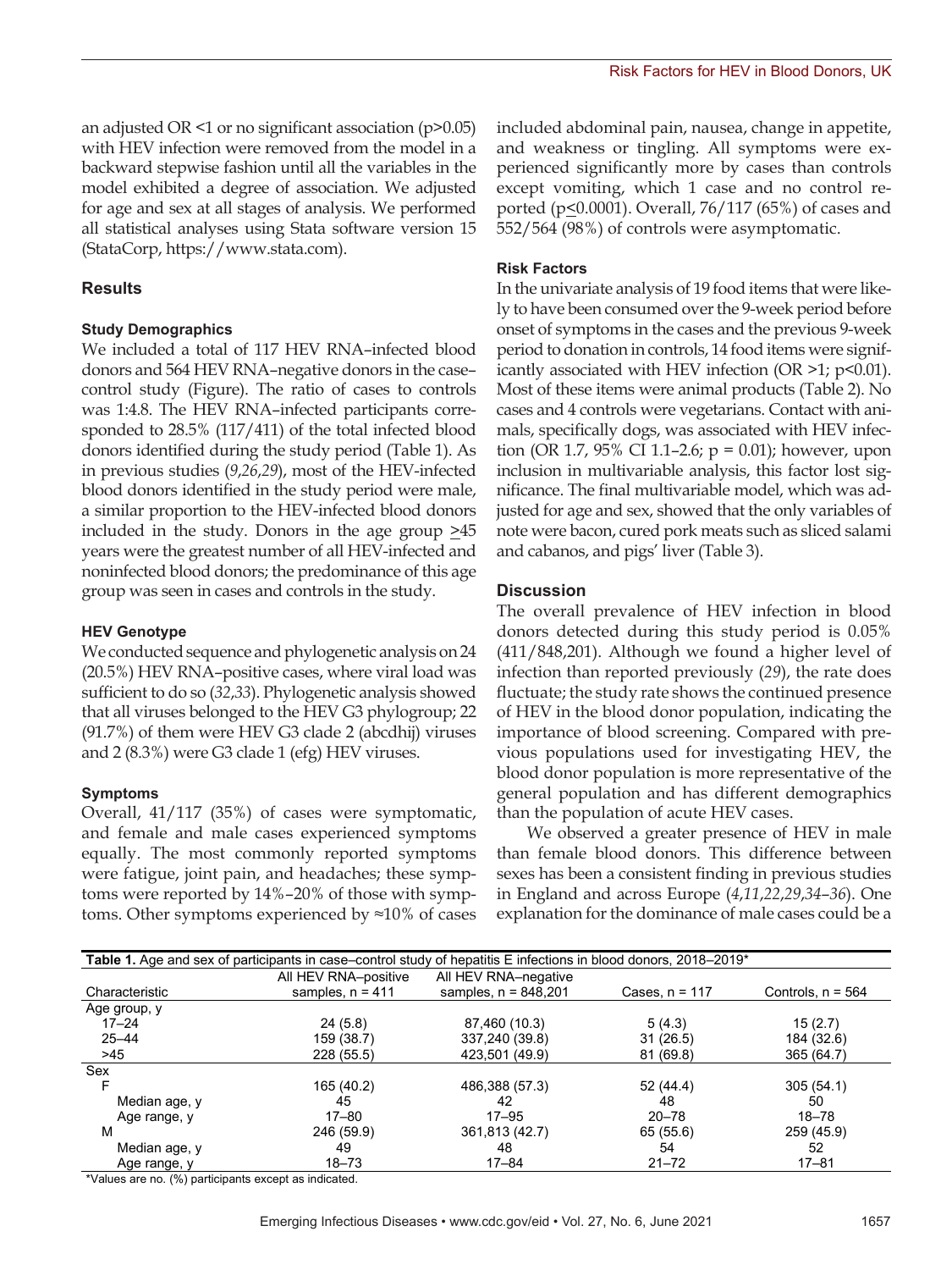# RESEARCH

| Univariable analysis<br>$\overline{OR}$ ((95% CI)<br>Cases, $n = 117$<br>Controls, $n = 564$<br>p value<br>Risk factor<br>Food consumption<br>Bacon‡<br>102 (87.2)<br>343 (60.8)<br>$4.6(2.6 - 8.2)$<br>< 0.0001<br>Cured pork meat‡<br>73 (62.4)<br>< 0.0001<br>158 (28.0)<br>$4.5(3.0 - 6.9)$<br>Ham (off-the bone or joint)<br>42 (35.9)<br>148 (26.2)<br>$1.6(1.0 - 2.4)$<br>0.04<br>Other pork products<br>26 (22.2)<br>0.04<br>79 (14.0)<br>$1.7(1.0-2.8)$<br>Other sausages<br>11(9.4)<br>$0.9(0.4 - 1.7)$<br>0.7<br>59 (10.5)<br>35 (29.9)<br>Pate <sup>+</sup><br>83 (14.7)<br>$2.5(1.6-3.9)$<br>< 0.0001<br>Pigs' liver‡<br>8(6.8)<br>$3.7(1.4 - 9.8)$<br>0.01<br>10(1.8)<br>Pork <sup>±</sup><br>72 (61.5)<br>269 (47.7)<br>$1.8(1.2 - 2.6)$<br>0.01<br>Pork pie<br>142 (25.2)<br>$1.5(0.9-2.2)$<br>0.09<br>40 (34.2)<br>Pork sausages <sup>+</sup><br>95 (81.2)<br>$2.9(1.7-4.7)$<br>< 0.0001<br>340 (60.3)<br>Sliced sandwich ham, prepacked‡<br>0.003<br>81 (69.2)<br>307 (54.4)<br>$1.9(1.3 - 3.0)$<br>Any pork product <sup>+</sup><br>114 (97.4)<br>$10.5(3.3 - 33.6)$<br>< 0.0001<br>445 (78.9)<br>Chicken<br>107 (91.5)<br>443 (78.6)<br>$3.0(1.5 - 5.9)$<br>0.002<br>Fish<br>0.7<br>84 (71.8)<br>395 (70.0)<br>$1.1(0.7-1.7)$<br>0.04<br>Game<br>18(3.2)<br>$2.4(1.1-5.5)$<br>9(7.7)<br>Other offal‡<br>16(13.7)<br>$2.3(1.2 - 4.3)$<br>0.01<br>34 (6.0)<br>Shellfish<br>44 (37.6)<br>191 (33.9)<br>$1.3(0.8-1.9)$<br>0.3<br>109 (93.2)<br>$2.8(1.3 - 6.0)$<br>0.01<br>Fresh fruit <sup>+</sup><br>472 (83.7)<br>Raw vegetables<br>81 (69.2)<br>$1.5(1.0-2.3)$<br>0.08<br>354 (62.8)<br>0.01<br>108 (92.3)<br>460 (81.6)<br>$3.0(1.5 - 6.2)$<br>Salad vegetables‡<br>Supermarket<br>60 (51.3)<br>202 (35.8)<br>$2.0(1.3 - 3.0)$<br>0.001<br>Supermarket A‡<br>33 (28.2)<br>159 (28.2)<br>$1.0(0.7-1.6)$<br>0.9<br>Supermarket B<br>71 (60.7)<br>0.3<br>Supermarket C<br>312(55.3)<br>$1.2(0.8-1.9)$<br>0.05<br>Supermarket D<br>15 (12.8)<br>114 (20.2)<br>$0.6(0.3-1.0)$<br>0.3<br>Supermarket E<br>58 (49.6)<br>245 (43.4)<br>$1.3(0.8-1.9)$<br>Supermarket F<br>40 (34.2)<br>150 (26.6)<br>$1.4(0.9 - 2.1)$<br>0.1<br>$1.8(1.2 - 2.8)$<br>0.01<br>Supermarket G‡<br>40 (34.2)<br>123(21.8)<br>Supermarket H<br>20 (17.1)<br>$0.8(0.5 - 1.4)$<br>0.5<br>112 (19.9)<br>33 (38.2)<br>$1.6(1.0-2.5)$<br>0.04<br>Supermarket I <sup>+</sup><br>112 (19.9)<br><b>NA</b><br>2(0.4)<br>1(NA)<br>Supermarket J<br>0(0.0)<br>1(0.9)<br>14(2.5)<br>$0.4(0.1 - 2.8)$<br>0.3<br>Supermarket K<br>17(7.7)<br>0.0<br>Local butcher/shop<br>49 (2.3)<br>$3.6(1.5 - 8.8)$<br>Animal contact<br>97 (82.9)<br>0.0<br>Yes‡<br>389 (69.0)<br>$2.3(1.4-3.9)$<br>Cat<br>48 (41.0)<br>209 (37.1)<br>$1.2(0.8-1.8)$<br>0.4<br>0.01<br>Dog <sub>‡</sub><br>76 (65.0)<br>297 (52.7)<br>$1.7(1.1 - 2.6)$<br>Rodent<br>8(6.8)<br>$1.7(0.8 - 4.0)$<br>0.2<br>24 (4.3)<br>Pig<br>0.4<br>5 (4.3)<br>15(2.7)<br>$1.6(0.6 - 4.5)$<br>0.1<br>Sheep<br>2(1.7)<br>29(5.1)<br>$0.3(0.1-1.4)$<br>Horse<br>6(5.1)<br>$0.8(0.3-1.8)$<br>0.5<br>39(6.9)<br>3(2.6)<br>$0.7(0.2 - 2.4)$<br>0.6<br>Cow<br>20(3.6)<br>Alcohol consumption+<br>95 (81.2)<br>$1.8(1.1 - 3.0)$<br>0.02<br>Yes‡<br>395 (70.0)<br>0.02<br>66 (57.4)<br>279 (49.8)<br>$1.9(1.1 - 3.1)$<br>1-10 units/wk‡<br>10-20 units/wk<br>17 (14.8)<br>71 (12.7)<br>$1.8(0.9 - 3.5)$<br>0.1<br>>20 units/wk<br>10(8.7)<br>41 (7.3)<br>$1.6(0.7 - 3.7)$<br>0.3<br>Underlying illnesses<br>0.7<br>Medical condition<br>30(25.6)<br>130 (23.1)<br>$1.1(0.7-1.8)$<br>$1.1(0.4 - 3.2)$<br>0.9<br>Respiratory<br>4 (3.4)<br>19(3.4)<br>Liver<br>1(0.9)<br>2 (0.4)<br>$1.9(0.2 - 21.4)$<br>0.6<br>Heart<br>0(0.0)<br>1(0.2)<br>$1(-)$<br>$\qquad \qquad -$<br>0.2<br><b>Diabetes</b><br>3(2.6)<br>5(0.9)<br>$2.4(0.6-10.5)$<br>*Values are no. (%) participants except as indicated. OR, odds ratio. (†Missing information for 2 cases. (‡Significant at univariate analysis. | Table 2. Univariate analysis of risk factors for hepatitis E infection in study of blood donor-related transmission, 2018–2019* |  |  |  |  |  |  |
|---------------------------------------------------------------------------------------------------------------------------------------------------------------------------------------------------------------------------------------------------------------------------------------------------------------------------------------------------------------------------------------------------------------------------------------------------------------------------------------------------------------------------------------------------------------------------------------------------------------------------------------------------------------------------------------------------------------------------------------------------------------------------------------------------------------------------------------------------------------------------------------------------------------------------------------------------------------------------------------------------------------------------------------------------------------------------------------------------------------------------------------------------------------------------------------------------------------------------------------------------------------------------------------------------------------------------------------------------------------------------------------------------------------------------------------------------------------------------------------------------------------------------------------------------------------------------------------------------------------------------------------------------------------------------------------------------------------------------------------------------------------------------------------------------------------------------------------------------------------------------------------------------------------------------------------------------------------------------------------------------------------------------------------------------------------------------------------------------------------------------------------------------------------------------------------------------------------------------------------------------------------------------------------------------------------------------------------------------------------------------------------------------------------------------------------------------------------------------------------------------------------------------------------------------------------------------------------------------------------------------------------------------------------------------------------------------------------------------------------------------------------------------------------------------------------------------------------------------------------------------------------------------------------------------------------------------------------------------------------------------------------------------------------------------------------------------------------------------------------------------------------------------------------------------------------------------------------------------------------------------------------------------------------------------------------------------------------------------------------------------------------------------------------------------------------------------------------------------------------------------------------------------------------------------------------------------------------------------------------------------------------------------------------------------------------------------------------------------------------------------------------------------------------------------------------------------------------------------------------------------------------------------------------|---------------------------------------------------------------------------------------------------------------------------------|--|--|--|--|--|--|
|                                                                                                                                                                                                                                                                                                                                                                                                                                                                                                                                                                                                                                                                                                                                                                                                                                                                                                                                                                                                                                                                                                                                                                                                                                                                                                                                                                                                                                                                                                                                                                                                                                                                                                                                                                                                                                                                                                                                                                                                                                                                                                                                                                                                                                                                                                                                                                                                                                                                                                                                                                                                                                                                                                                                                                                                                                                                                                                                                                                                                                                                                                                                                                                                                                                                                                                                                                                                                                                                                                                                                                                                                                                                                                                                                                                                                                                                                                               |                                                                                                                                 |  |  |  |  |  |  |
|                                                                                                                                                                                                                                                                                                                                                                                                                                                                                                                                                                                                                                                                                                                                                                                                                                                                                                                                                                                                                                                                                                                                                                                                                                                                                                                                                                                                                                                                                                                                                                                                                                                                                                                                                                                                                                                                                                                                                                                                                                                                                                                                                                                                                                                                                                                                                                                                                                                                                                                                                                                                                                                                                                                                                                                                                                                                                                                                                                                                                                                                                                                                                                                                                                                                                                                                                                                                                                                                                                                                                                                                                                                                                                                                                                                                                                                                                                               |                                                                                                                                 |  |  |  |  |  |  |
|                                                                                                                                                                                                                                                                                                                                                                                                                                                                                                                                                                                                                                                                                                                                                                                                                                                                                                                                                                                                                                                                                                                                                                                                                                                                                                                                                                                                                                                                                                                                                                                                                                                                                                                                                                                                                                                                                                                                                                                                                                                                                                                                                                                                                                                                                                                                                                                                                                                                                                                                                                                                                                                                                                                                                                                                                                                                                                                                                                                                                                                                                                                                                                                                                                                                                                                                                                                                                                                                                                                                                                                                                                                                                                                                                                                                                                                                                                               |                                                                                                                                 |  |  |  |  |  |  |
|                                                                                                                                                                                                                                                                                                                                                                                                                                                                                                                                                                                                                                                                                                                                                                                                                                                                                                                                                                                                                                                                                                                                                                                                                                                                                                                                                                                                                                                                                                                                                                                                                                                                                                                                                                                                                                                                                                                                                                                                                                                                                                                                                                                                                                                                                                                                                                                                                                                                                                                                                                                                                                                                                                                                                                                                                                                                                                                                                                                                                                                                                                                                                                                                                                                                                                                                                                                                                                                                                                                                                                                                                                                                                                                                                                                                                                                                                                               |                                                                                                                                 |  |  |  |  |  |  |
|                                                                                                                                                                                                                                                                                                                                                                                                                                                                                                                                                                                                                                                                                                                                                                                                                                                                                                                                                                                                                                                                                                                                                                                                                                                                                                                                                                                                                                                                                                                                                                                                                                                                                                                                                                                                                                                                                                                                                                                                                                                                                                                                                                                                                                                                                                                                                                                                                                                                                                                                                                                                                                                                                                                                                                                                                                                                                                                                                                                                                                                                                                                                                                                                                                                                                                                                                                                                                                                                                                                                                                                                                                                                                                                                                                                                                                                                                                               |                                                                                                                                 |  |  |  |  |  |  |
|                                                                                                                                                                                                                                                                                                                                                                                                                                                                                                                                                                                                                                                                                                                                                                                                                                                                                                                                                                                                                                                                                                                                                                                                                                                                                                                                                                                                                                                                                                                                                                                                                                                                                                                                                                                                                                                                                                                                                                                                                                                                                                                                                                                                                                                                                                                                                                                                                                                                                                                                                                                                                                                                                                                                                                                                                                                                                                                                                                                                                                                                                                                                                                                                                                                                                                                                                                                                                                                                                                                                                                                                                                                                                                                                                                                                                                                                                                               |                                                                                                                                 |  |  |  |  |  |  |
|                                                                                                                                                                                                                                                                                                                                                                                                                                                                                                                                                                                                                                                                                                                                                                                                                                                                                                                                                                                                                                                                                                                                                                                                                                                                                                                                                                                                                                                                                                                                                                                                                                                                                                                                                                                                                                                                                                                                                                                                                                                                                                                                                                                                                                                                                                                                                                                                                                                                                                                                                                                                                                                                                                                                                                                                                                                                                                                                                                                                                                                                                                                                                                                                                                                                                                                                                                                                                                                                                                                                                                                                                                                                                                                                                                                                                                                                                                               |                                                                                                                                 |  |  |  |  |  |  |
|                                                                                                                                                                                                                                                                                                                                                                                                                                                                                                                                                                                                                                                                                                                                                                                                                                                                                                                                                                                                                                                                                                                                                                                                                                                                                                                                                                                                                                                                                                                                                                                                                                                                                                                                                                                                                                                                                                                                                                                                                                                                                                                                                                                                                                                                                                                                                                                                                                                                                                                                                                                                                                                                                                                                                                                                                                                                                                                                                                                                                                                                                                                                                                                                                                                                                                                                                                                                                                                                                                                                                                                                                                                                                                                                                                                                                                                                                                               |                                                                                                                                 |  |  |  |  |  |  |
|                                                                                                                                                                                                                                                                                                                                                                                                                                                                                                                                                                                                                                                                                                                                                                                                                                                                                                                                                                                                                                                                                                                                                                                                                                                                                                                                                                                                                                                                                                                                                                                                                                                                                                                                                                                                                                                                                                                                                                                                                                                                                                                                                                                                                                                                                                                                                                                                                                                                                                                                                                                                                                                                                                                                                                                                                                                                                                                                                                                                                                                                                                                                                                                                                                                                                                                                                                                                                                                                                                                                                                                                                                                                                                                                                                                                                                                                                                               |                                                                                                                                 |  |  |  |  |  |  |
|                                                                                                                                                                                                                                                                                                                                                                                                                                                                                                                                                                                                                                                                                                                                                                                                                                                                                                                                                                                                                                                                                                                                                                                                                                                                                                                                                                                                                                                                                                                                                                                                                                                                                                                                                                                                                                                                                                                                                                                                                                                                                                                                                                                                                                                                                                                                                                                                                                                                                                                                                                                                                                                                                                                                                                                                                                                                                                                                                                                                                                                                                                                                                                                                                                                                                                                                                                                                                                                                                                                                                                                                                                                                                                                                                                                                                                                                                                               |                                                                                                                                 |  |  |  |  |  |  |
|                                                                                                                                                                                                                                                                                                                                                                                                                                                                                                                                                                                                                                                                                                                                                                                                                                                                                                                                                                                                                                                                                                                                                                                                                                                                                                                                                                                                                                                                                                                                                                                                                                                                                                                                                                                                                                                                                                                                                                                                                                                                                                                                                                                                                                                                                                                                                                                                                                                                                                                                                                                                                                                                                                                                                                                                                                                                                                                                                                                                                                                                                                                                                                                                                                                                                                                                                                                                                                                                                                                                                                                                                                                                                                                                                                                                                                                                                                               |                                                                                                                                 |  |  |  |  |  |  |
|                                                                                                                                                                                                                                                                                                                                                                                                                                                                                                                                                                                                                                                                                                                                                                                                                                                                                                                                                                                                                                                                                                                                                                                                                                                                                                                                                                                                                                                                                                                                                                                                                                                                                                                                                                                                                                                                                                                                                                                                                                                                                                                                                                                                                                                                                                                                                                                                                                                                                                                                                                                                                                                                                                                                                                                                                                                                                                                                                                                                                                                                                                                                                                                                                                                                                                                                                                                                                                                                                                                                                                                                                                                                                                                                                                                                                                                                                                               |                                                                                                                                 |  |  |  |  |  |  |
|                                                                                                                                                                                                                                                                                                                                                                                                                                                                                                                                                                                                                                                                                                                                                                                                                                                                                                                                                                                                                                                                                                                                                                                                                                                                                                                                                                                                                                                                                                                                                                                                                                                                                                                                                                                                                                                                                                                                                                                                                                                                                                                                                                                                                                                                                                                                                                                                                                                                                                                                                                                                                                                                                                                                                                                                                                                                                                                                                                                                                                                                                                                                                                                                                                                                                                                                                                                                                                                                                                                                                                                                                                                                                                                                                                                                                                                                                                               |                                                                                                                                 |  |  |  |  |  |  |
|                                                                                                                                                                                                                                                                                                                                                                                                                                                                                                                                                                                                                                                                                                                                                                                                                                                                                                                                                                                                                                                                                                                                                                                                                                                                                                                                                                                                                                                                                                                                                                                                                                                                                                                                                                                                                                                                                                                                                                                                                                                                                                                                                                                                                                                                                                                                                                                                                                                                                                                                                                                                                                                                                                                                                                                                                                                                                                                                                                                                                                                                                                                                                                                                                                                                                                                                                                                                                                                                                                                                                                                                                                                                                                                                                                                                                                                                                                               |                                                                                                                                 |  |  |  |  |  |  |
|                                                                                                                                                                                                                                                                                                                                                                                                                                                                                                                                                                                                                                                                                                                                                                                                                                                                                                                                                                                                                                                                                                                                                                                                                                                                                                                                                                                                                                                                                                                                                                                                                                                                                                                                                                                                                                                                                                                                                                                                                                                                                                                                                                                                                                                                                                                                                                                                                                                                                                                                                                                                                                                                                                                                                                                                                                                                                                                                                                                                                                                                                                                                                                                                                                                                                                                                                                                                                                                                                                                                                                                                                                                                                                                                                                                                                                                                                                               |                                                                                                                                 |  |  |  |  |  |  |
|                                                                                                                                                                                                                                                                                                                                                                                                                                                                                                                                                                                                                                                                                                                                                                                                                                                                                                                                                                                                                                                                                                                                                                                                                                                                                                                                                                                                                                                                                                                                                                                                                                                                                                                                                                                                                                                                                                                                                                                                                                                                                                                                                                                                                                                                                                                                                                                                                                                                                                                                                                                                                                                                                                                                                                                                                                                                                                                                                                                                                                                                                                                                                                                                                                                                                                                                                                                                                                                                                                                                                                                                                                                                                                                                                                                                                                                                                                               |                                                                                                                                 |  |  |  |  |  |  |
|                                                                                                                                                                                                                                                                                                                                                                                                                                                                                                                                                                                                                                                                                                                                                                                                                                                                                                                                                                                                                                                                                                                                                                                                                                                                                                                                                                                                                                                                                                                                                                                                                                                                                                                                                                                                                                                                                                                                                                                                                                                                                                                                                                                                                                                                                                                                                                                                                                                                                                                                                                                                                                                                                                                                                                                                                                                                                                                                                                                                                                                                                                                                                                                                                                                                                                                                                                                                                                                                                                                                                                                                                                                                                                                                                                                                                                                                                                               |                                                                                                                                 |  |  |  |  |  |  |
|                                                                                                                                                                                                                                                                                                                                                                                                                                                                                                                                                                                                                                                                                                                                                                                                                                                                                                                                                                                                                                                                                                                                                                                                                                                                                                                                                                                                                                                                                                                                                                                                                                                                                                                                                                                                                                                                                                                                                                                                                                                                                                                                                                                                                                                                                                                                                                                                                                                                                                                                                                                                                                                                                                                                                                                                                                                                                                                                                                                                                                                                                                                                                                                                                                                                                                                                                                                                                                                                                                                                                                                                                                                                                                                                                                                                                                                                                                               |                                                                                                                                 |  |  |  |  |  |  |
|                                                                                                                                                                                                                                                                                                                                                                                                                                                                                                                                                                                                                                                                                                                                                                                                                                                                                                                                                                                                                                                                                                                                                                                                                                                                                                                                                                                                                                                                                                                                                                                                                                                                                                                                                                                                                                                                                                                                                                                                                                                                                                                                                                                                                                                                                                                                                                                                                                                                                                                                                                                                                                                                                                                                                                                                                                                                                                                                                                                                                                                                                                                                                                                                                                                                                                                                                                                                                                                                                                                                                                                                                                                                                                                                                                                                                                                                                                               |                                                                                                                                 |  |  |  |  |  |  |
|                                                                                                                                                                                                                                                                                                                                                                                                                                                                                                                                                                                                                                                                                                                                                                                                                                                                                                                                                                                                                                                                                                                                                                                                                                                                                                                                                                                                                                                                                                                                                                                                                                                                                                                                                                                                                                                                                                                                                                                                                                                                                                                                                                                                                                                                                                                                                                                                                                                                                                                                                                                                                                                                                                                                                                                                                                                                                                                                                                                                                                                                                                                                                                                                                                                                                                                                                                                                                                                                                                                                                                                                                                                                                                                                                                                                                                                                                                               |                                                                                                                                 |  |  |  |  |  |  |
|                                                                                                                                                                                                                                                                                                                                                                                                                                                                                                                                                                                                                                                                                                                                                                                                                                                                                                                                                                                                                                                                                                                                                                                                                                                                                                                                                                                                                                                                                                                                                                                                                                                                                                                                                                                                                                                                                                                                                                                                                                                                                                                                                                                                                                                                                                                                                                                                                                                                                                                                                                                                                                                                                                                                                                                                                                                                                                                                                                                                                                                                                                                                                                                                                                                                                                                                                                                                                                                                                                                                                                                                                                                                                                                                                                                                                                                                                                               |                                                                                                                                 |  |  |  |  |  |  |
|                                                                                                                                                                                                                                                                                                                                                                                                                                                                                                                                                                                                                                                                                                                                                                                                                                                                                                                                                                                                                                                                                                                                                                                                                                                                                                                                                                                                                                                                                                                                                                                                                                                                                                                                                                                                                                                                                                                                                                                                                                                                                                                                                                                                                                                                                                                                                                                                                                                                                                                                                                                                                                                                                                                                                                                                                                                                                                                                                                                                                                                                                                                                                                                                                                                                                                                                                                                                                                                                                                                                                                                                                                                                                                                                                                                                                                                                                                               |                                                                                                                                 |  |  |  |  |  |  |
|                                                                                                                                                                                                                                                                                                                                                                                                                                                                                                                                                                                                                                                                                                                                                                                                                                                                                                                                                                                                                                                                                                                                                                                                                                                                                                                                                                                                                                                                                                                                                                                                                                                                                                                                                                                                                                                                                                                                                                                                                                                                                                                                                                                                                                                                                                                                                                                                                                                                                                                                                                                                                                                                                                                                                                                                                                                                                                                                                                                                                                                                                                                                                                                                                                                                                                                                                                                                                                                                                                                                                                                                                                                                                                                                                                                                                                                                                                               |                                                                                                                                 |  |  |  |  |  |  |
|                                                                                                                                                                                                                                                                                                                                                                                                                                                                                                                                                                                                                                                                                                                                                                                                                                                                                                                                                                                                                                                                                                                                                                                                                                                                                                                                                                                                                                                                                                                                                                                                                                                                                                                                                                                                                                                                                                                                                                                                                                                                                                                                                                                                                                                                                                                                                                                                                                                                                                                                                                                                                                                                                                                                                                                                                                                                                                                                                                                                                                                                                                                                                                                                                                                                                                                                                                                                                                                                                                                                                                                                                                                                                                                                                                                                                                                                                                               |                                                                                                                                 |  |  |  |  |  |  |
|                                                                                                                                                                                                                                                                                                                                                                                                                                                                                                                                                                                                                                                                                                                                                                                                                                                                                                                                                                                                                                                                                                                                                                                                                                                                                                                                                                                                                                                                                                                                                                                                                                                                                                                                                                                                                                                                                                                                                                                                                                                                                                                                                                                                                                                                                                                                                                                                                                                                                                                                                                                                                                                                                                                                                                                                                                                                                                                                                                                                                                                                                                                                                                                                                                                                                                                                                                                                                                                                                                                                                                                                                                                                                                                                                                                                                                                                                                               |                                                                                                                                 |  |  |  |  |  |  |
|                                                                                                                                                                                                                                                                                                                                                                                                                                                                                                                                                                                                                                                                                                                                                                                                                                                                                                                                                                                                                                                                                                                                                                                                                                                                                                                                                                                                                                                                                                                                                                                                                                                                                                                                                                                                                                                                                                                                                                                                                                                                                                                                                                                                                                                                                                                                                                                                                                                                                                                                                                                                                                                                                                                                                                                                                                                                                                                                                                                                                                                                                                                                                                                                                                                                                                                                                                                                                                                                                                                                                                                                                                                                                                                                                                                                                                                                                                               |                                                                                                                                 |  |  |  |  |  |  |
|                                                                                                                                                                                                                                                                                                                                                                                                                                                                                                                                                                                                                                                                                                                                                                                                                                                                                                                                                                                                                                                                                                                                                                                                                                                                                                                                                                                                                                                                                                                                                                                                                                                                                                                                                                                                                                                                                                                                                                                                                                                                                                                                                                                                                                                                                                                                                                                                                                                                                                                                                                                                                                                                                                                                                                                                                                                                                                                                                                                                                                                                                                                                                                                                                                                                                                                                                                                                                                                                                                                                                                                                                                                                                                                                                                                                                                                                                                               |                                                                                                                                 |  |  |  |  |  |  |
|                                                                                                                                                                                                                                                                                                                                                                                                                                                                                                                                                                                                                                                                                                                                                                                                                                                                                                                                                                                                                                                                                                                                                                                                                                                                                                                                                                                                                                                                                                                                                                                                                                                                                                                                                                                                                                                                                                                                                                                                                                                                                                                                                                                                                                                                                                                                                                                                                                                                                                                                                                                                                                                                                                                                                                                                                                                                                                                                                                                                                                                                                                                                                                                                                                                                                                                                                                                                                                                                                                                                                                                                                                                                                                                                                                                                                                                                                                               |                                                                                                                                 |  |  |  |  |  |  |
|                                                                                                                                                                                                                                                                                                                                                                                                                                                                                                                                                                                                                                                                                                                                                                                                                                                                                                                                                                                                                                                                                                                                                                                                                                                                                                                                                                                                                                                                                                                                                                                                                                                                                                                                                                                                                                                                                                                                                                                                                                                                                                                                                                                                                                                                                                                                                                                                                                                                                                                                                                                                                                                                                                                                                                                                                                                                                                                                                                                                                                                                                                                                                                                                                                                                                                                                                                                                                                                                                                                                                                                                                                                                                                                                                                                                                                                                                                               |                                                                                                                                 |  |  |  |  |  |  |
|                                                                                                                                                                                                                                                                                                                                                                                                                                                                                                                                                                                                                                                                                                                                                                                                                                                                                                                                                                                                                                                                                                                                                                                                                                                                                                                                                                                                                                                                                                                                                                                                                                                                                                                                                                                                                                                                                                                                                                                                                                                                                                                                                                                                                                                                                                                                                                                                                                                                                                                                                                                                                                                                                                                                                                                                                                                                                                                                                                                                                                                                                                                                                                                                                                                                                                                                                                                                                                                                                                                                                                                                                                                                                                                                                                                                                                                                                                               |                                                                                                                                 |  |  |  |  |  |  |
|                                                                                                                                                                                                                                                                                                                                                                                                                                                                                                                                                                                                                                                                                                                                                                                                                                                                                                                                                                                                                                                                                                                                                                                                                                                                                                                                                                                                                                                                                                                                                                                                                                                                                                                                                                                                                                                                                                                                                                                                                                                                                                                                                                                                                                                                                                                                                                                                                                                                                                                                                                                                                                                                                                                                                                                                                                                                                                                                                                                                                                                                                                                                                                                                                                                                                                                                                                                                                                                                                                                                                                                                                                                                                                                                                                                                                                                                                                               |                                                                                                                                 |  |  |  |  |  |  |
|                                                                                                                                                                                                                                                                                                                                                                                                                                                                                                                                                                                                                                                                                                                                                                                                                                                                                                                                                                                                                                                                                                                                                                                                                                                                                                                                                                                                                                                                                                                                                                                                                                                                                                                                                                                                                                                                                                                                                                                                                                                                                                                                                                                                                                                                                                                                                                                                                                                                                                                                                                                                                                                                                                                                                                                                                                                                                                                                                                                                                                                                                                                                                                                                                                                                                                                                                                                                                                                                                                                                                                                                                                                                                                                                                                                                                                                                                                               |                                                                                                                                 |  |  |  |  |  |  |
|                                                                                                                                                                                                                                                                                                                                                                                                                                                                                                                                                                                                                                                                                                                                                                                                                                                                                                                                                                                                                                                                                                                                                                                                                                                                                                                                                                                                                                                                                                                                                                                                                                                                                                                                                                                                                                                                                                                                                                                                                                                                                                                                                                                                                                                                                                                                                                                                                                                                                                                                                                                                                                                                                                                                                                                                                                                                                                                                                                                                                                                                                                                                                                                                                                                                                                                                                                                                                                                                                                                                                                                                                                                                                                                                                                                                                                                                                                               |                                                                                                                                 |  |  |  |  |  |  |
|                                                                                                                                                                                                                                                                                                                                                                                                                                                                                                                                                                                                                                                                                                                                                                                                                                                                                                                                                                                                                                                                                                                                                                                                                                                                                                                                                                                                                                                                                                                                                                                                                                                                                                                                                                                                                                                                                                                                                                                                                                                                                                                                                                                                                                                                                                                                                                                                                                                                                                                                                                                                                                                                                                                                                                                                                                                                                                                                                                                                                                                                                                                                                                                                                                                                                                                                                                                                                                                                                                                                                                                                                                                                                                                                                                                                                                                                                                               |                                                                                                                                 |  |  |  |  |  |  |
|                                                                                                                                                                                                                                                                                                                                                                                                                                                                                                                                                                                                                                                                                                                                                                                                                                                                                                                                                                                                                                                                                                                                                                                                                                                                                                                                                                                                                                                                                                                                                                                                                                                                                                                                                                                                                                                                                                                                                                                                                                                                                                                                                                                                                                                                                                                                                                                                                                                                                                                                                                                                                                                                                                                                                                                                                                                                                                                                                                                                                                                                                                                                                                                                                                                                                                                                                                                                                                                                                                                                                                                                                                                                                                                                                                                                                                                                                                               |                                                                                                                                 |  |  |  |  |  |  |
|                                                                                                                                                                                                                                                                                                                                                                                                                                                                                                                                                                                                                                                                                                                                                                                                                                                                                                                                                                                                                                                                                                                                                                                                                                                                                                                                                                                                                                                                                                                                                                                                                                                                                                                                                                                                                                                                                                                                                                                                                                                                                                                                                                                                                                                                                                                                                                                                                                                                                                                                                                                                                                                                                                                                                                                                                                                                                                                                                                                                                                                                                                                                                                                                                                                                                                                                                                                                                                                                                                                                                                                                                                                                                                                                                                                                                                                                                                               |                                                                                                                                 |  |  |  |  |  |  |
|                                                                                                                                                                                                                                                                                                                                                                                                                                                                                                                                                                                                                                                                                                                                                                                                                                                                                                                                                                                                                                                                                                                                                                                                                                                                                                                                                                                                                                                                                                                                                                                                                                                                                                                                                                                                                                                                                                                                                                                                                                                                                                                                                                                                                                                                                                                                                                                                                                                                                                                                                                                                                                                                                                                                                                                                                                                                                                                                                                                                                                                                                                                                                                                                                                                                                                                                                                                                                                                                                                                                                                                                                                                                                                                                                                                                                                                                                                               |                                                                                                                                 |  |  |  |  |  |  |
|                                                                                                                                                                                                                                                                                                                                                                                                                                                                                                                                                                                                                                                                                                                                                                                                                                                                                                                                                                                                                                                                                                                                                                                                                                                                                                                                                                                                                                                                                                                                                                                                                                                                                                                                                                                                                                                                                                                                                                                                                                                                                                                                                                                                                                                                                                                                                                                                                                                                                                                                                                                                                                                                                                                                                                                                                                                                                                                                                                                                                                                                                                                                                                                                                                                                                                                                                                                                                                                                                                                                                                                                                                                                                                                                                                                                                                                                                                               |                                                                                                                                 |  |  |  |  |  |  |
|                                                                                                                                                                                                                                                                                                                                                                                                                                                                                                                                                                                                                                                                                                                                                                                                                                                                                                                                                                                                                                                                                                                                                                                                                                                                                                                                                                                                                                                                                                                                                                                                                                                                                                                                                                                                                                                                                                                                                                                                                                                                                                                                                                                                                                                                                                                                                                                                                                                                                                                                                                                                                                                                                                                                                                                                                                                                                                                                                                                                                                                                                                                                                                                                                                                                                                                                                                                                                                                                                                                                                                                                                                                                                                                                                                                                                                                                                                               |                                                                                                                                 |  |  |  |  |  |  |
|                                                                                                                                                                                                                                                                                                                                                                                                                                                                                                                                                                                                                                                                                                                                                                                                                                                                                                                                                                                                                                                                                                                                                                                                                                                                                                                                                                                                                                                                                                                                                                                                                                                                                                                                                                                                                                                                                                                                                                                                                                                                                                                                                                                                                                                                                                                                                                                                                                                                                                                                                                                                                                                                                                                                                                                                                                                                                                                                                                                                                                                                                                                                                                                                                                                                                                                                                                                                                                                                                                                                                                                                                                                                                                                                                                                                                                                                                                               |                                                                                                                                 |  |  |  |  |  |  |
|                                                                                                                                                                                                                                                                                                                                                                                                                                                                                                                                                                                                                                                                                                                                                                                                                                                                                                                                                                                                                                                                                                                                                                                                                                                                                                                                                                                                                                                                                                                                                                                                                                                                                                                                                                                                                                                                                                                                                                                                                                                                                                                                                                                                                                                                                                                                                                                                                                                                                                                                                                                                                                                                                                                                                                                                                                                                                                                                                                                                                                                                                                                                                                                                                                                                                                                                                                                                                                                                                                                                                                                                                                                                                                                                                                                                                                                                                                               |                                                                                                                                 |  |  |  |  |  |  |
|                                                                                                                                                                                                                                                                                                                                                                                                                                                                                                                                                                                                                                                                                                                                                                                                                                                                                                                                                                                                                                                                                                                                                                                                                                                                                                                                                                                                                                                                                                                                                                                                                                                                                                                                                                                                                                                                                                                                                                                                                                                                                                                                                                                                                                                                                                                                                                                                                                                                                                                                                                                                                                                                                                                                                                                                                                                                                                                                                                                                                                                                                                                                                                                                                                                                                                                                                                                                                                                                                                                                                                                                                                                                                                                                                                                                                                                                                                               |                                                                                                                                 |  |  |  |  |  |  |
|                                                                                                                                                                                                                                                                                                                                                                                                                                                                                                                                                                                                                                                                                                                                                                                                                                                                                                                                                                                                                                                                                                                                                                                                                                                                                                                                                                                                                                                                                                                                                                                                                                                                                                                                                                                                                                                                                                                                                                                                                                                                                                                                                                                                                                                                                                                                                                                                                                                                                                                                                                                                                                                                                                                                                                                                                                                                                                                                                                                                                                                                                                                                                                                                                                                                                                                                                                                                                                                                                                                                                                                                                                                                                                                                                                                                                                                                                                               |                                                                                                                                 |  |  |  |  |  |  |
|                                                                                                                                                                                                                                                                                                                                                                                                                                                                                                                                                                                                                                                                                                                                                                                                                                                                                                                                                                                                                                                                                                                                                                                                                                                                                                                                                                                                                                                                                                                                                                                                                                                                                                                                                                                                                                                                                                                                                                                                                                                                                                                                                                                                                                                                                                                                                                                                                                                                                                                                                                                                                                                                                                                                                                                                                                                                                                                                                                                                                                                                                                                                                                                                                                                                                                                                                                                                                                                                                                                                                                                                                                                                                                                                                                                                                                                                                                               |                                                                                                                                 |  |  |  |  |  |  |
|                                                                                                                                                                                                                                                                                                                                                                                                                                                                                                                                                                                                                                                                                                                                                                                                                                                                                                                                                                                                                                                                                                                                                                                                                                                                                                                                                                                                                                                                                                                                                                                                                                                                                                                                                                                                                                                                                                                                                                                                                                                                                                                                                                                                                                                                                                                                                                                                                                                                                                                                                                                                                                                                                                                                                                                                                                                                                                                                                                                                                                                                                                                                                                                                                                                                                                                                                                                                                                                                                                                                                                                                                                                                                                                                                                                                                                                                                                               |                                                                                                                                 |  |  |  |  |  |  |
|                                                                                                                                                                                                                                                                                                                                                                                                                                                                                                                                                                                                                                                                                                                                                                                                                                                                                                                                                                                                                                                                                                                                                                                                                                                                                                                                                                                                                                                                                                                                                                                                                                                                                                                                                                                                                                                                                                                                                                                                                                                                                                                                                                                                                                                                                                                                                                                                                                                                                                                                                                                                                                                                                                                                                                                                                                                                                                                                                                                                                                                                                                                                                                                                                                                                                                                                                                                                                                                                                                                                                                                                                                                                                                                                                                                                                                                                                                               |                                                                                                                                 |  |  |  |  |  |  |
|                                                                                                                                                                                                                                                                                                                                                                                                                                                                                                                                                                                                                                                                                                                                                                                                                                                                                                                                                                                                                                                                                                                                                                                                                                                                                                                                                                                                                                                                                                                                                                                                                                                                                                                                                                                                                                                                                                                                                                                                                                                                                                                                                                                                                                                                                                                                                                                                                                                                                                                                                                                                                                                                                                                                                                                                                                                                                                                                                                                                                                                                                                                                                                                                                                                                                                                                                                                                                                                                                                                                                                                                                                                                                                                                                                                                                                                                                                               |                                                                                                                                 |  |  |  |  |  |  |
|                                                                                                                                                                                                                                                                                                                                                                                                                                                                                                                                                                                                                                                                                                                                                                                                                                                                                                                                                                                                                                                                                                                                                                                                                                                                                                                                                                                                                                                                                                                                                                                                                                                                                                                                                                                                                                                                                                                                                                                                                                                                                                                                                                                                                                                                                                                                                                                                                                                                                                                                                                                                                                                                                                                                                                                                                                                                                                                                                                                                                                                                                                                                                                                                                                                                                                                                                                                                                                                                                                                                                                                                                                                                                                                                                                                                                                                                                                               |                                                                                                                                 |  |  |  |  |  |  |
|                                                                                                                                                                                                                                                                                                                                                                                                                                                                                                                                                                                                                                                                                                                                                                                                                                                                                                                                                                                                                                                                                                                                                                                                                                                                                                                                                                                                                                                                                                                                                                                                                                                                                                                                                                                                                                                                                                                                                                                                                                                                                                                                                                                                                                                                                                                                                                                                                                                                                                                                                                                                                                                                                                                                                                                                                                                                                                                                                                                                                                                                                                                                                                                                                                                                                                                                                                                                                                                                                                                                                                                                                                                                                                                                                                                                                                                                                                               |                                                                                                                                 |  |  |  |  |  |  |
|                                                                                                                                                                                                                                                                                                                                                                                                                                                                                                                                                                                                                                                                                                                                                                                                                                                                                                                                                                                                                                                                                                                                                                                                                                                                                                                                                                                                                                                                                                                                                                                                                                                                                                                                                                                                                                                                                                                                                                                                                                                                                                                                                                                                                                                                                                                                                                                                                                                                                                                                                                                                                                                                                                                                                                                                                                                                                                                                                                                                                                                                                                                                                                                                                                                                                                                                                                                                                                                                                                                                                                                                                                                                                                                                                                                                                                                                                                               |                                                                                                                                 |  |  |  |  |  |  |
|                                                                                                                                                                                                                                                                                                                                                                                                                                                                                                                                                                                                                                                                                                                                                                                                                                                                                                                                                                                                                                                                                                                                                                                                                                                                                                                                                                                                                                                                                                                                                                                                                                                                                                                                                                                                                                                                                                                                                                                                                                                                                                                                                                                                                                                                                                                                                                                                                                                                                                                                                                                                                                                                                                                                                                                                                                                                                                                                                                                                                                                                                                                                                                                                                                                                                                                                                                                                                                                                                                                                                                                                                                                                                                                                                                                                                                                                                                               |                                                                                                                                 |  |  |  |  |  |  |
|                                                                                                                                                                                                                                                                                                                                                                                                                                                                                                                                                                                                                                                                                                                                                                                                                                                                                                                                                                                                                                                                                                                                                                                                                                                                                                                                                                                                                                                                                                                                                                                                                                                                                                                                                                                                                                                                                                                                                                                                                                                                                                                                                                                                                                                                                                                                                                                                                                                                                                                                                                                                                                                                                                                                                                                                                                                                                                                                                                                                                                                                                                                                                                                                                                                                                                                                                                                                                                                                                                                                                                                                                                                                                                                                                                                                                                                                                                               |                                                                                                                                 |  |  |  |  |  |  |
|                                                                                                                                                                                                                                                                                                                                                                                                                                                                                                                                                                                                                                                                                                                                                                                                                                                                                                                                                                                                                                                                                                                                                                                                                                                                                                                                                                                                                                                                                                                                                                                                                                                                                                                                                                                                                                                                                                                                                                                                                                                                                                                                                                                                                                                                                                                                                                                                                                                                                                                                                                                                                                                                                                                                                                                                                                                                                                                                                                                                                                                                                                                                                                                                                                                                                                                                                                                                                                                                                                                                                                                                                                                                                                                                                                                                                                                                                                               |                                                                                                                                 |  |  |  |  |  |  |
|                                                                                                                                                                                                                                                                                                                                                                                                                                                                                                                                                                                                                                                                                                                                                                                                                                                                                                                                                                                                                                                                                                                                                                                                                                                                                                                                                                                                                                                                                                                                                                                                                                                                                                                                                                                                                                                                                                                                                                                                                                                                                                                                                                                                                                                                                                                                                                                                                                                                                                                                                                                                                                                                                                                                                                                                                                                                                                                                                                                                                                                                                                                                                                                                                                                                                                                                                                                                                                                                                                                                                                                                                                                                                                                                                                                                                                                                                                               |                                                                                                                                 |  |  |  |  |  |  |
|                                                                                                                                                                                                                                                                                                                                                                                                                                                                                                                                                                                                                                                                                                                                                                                                                                                                                                                                                                                                                                                                                                                                                                                                                                                                                                                                                                                                                                                                                                                                                                                                                                                                                                                                                                                                                                                                                                                                                                                                                                                                                                                                                                                                                                                                                                                                                                                                                                                                                                                                                                                                                                                                                                                                                                                                                                                                                                                                                                                                                                                                                                                                                                                                                                                                                                                                                                                                                                                                                                                                                                                                                                                                                                                                                                                                                                                                                                               |                                                                                                                                 |  |  |  |  |  |  |
|                                                                                                                                                                                                                                                                                                                                                                                                                                                                                                                                                                                                                                                                                                                                                                                                                                                                                                                                                                                                                                                                                                                                                                                                                                                                                                                                                                                                                                                                                                                                                                                                                                                                                                                                                                                                                                                                                                                                                                                                                                                                                                                                                                                                                                                                                                                                                                                                                                                                                                                                                                                                                                                                                                                                                                                                                                                                                                                                                                                                                                                                                                                                                                                                                                                                                                                                                                                                                                                                                                                                                                                                                                                                                                                                                                                                                                                                                                               |                                                                                                                                 |  |  |  |  |  |  |
|                                                                                                                                                                                                                                                                                                                                                                                                                                                                                                                                                                                                                                                                                                                                                                                                                                                                                                                                                                                                                                                                                                                                                                                                                                                                                                                                                                                                                                                                                                                                                                                                                                                                                                                                                                                                                                                                                                                                                                                                                                                                                                                                                                                                                                                                                                                                                                                                                                                                                                                                                                                                                                                                                                                                                                                                                                                                                                                                                                                                                                                                                                                                                                                                                                                                                                                                                                                                                                                                                                                                                                                                                                                                                                                                                                                                                                                                                                               |                                                                                                                                 |  |  |  |  |  |  |

difference in the consumption of meat (*22*). In the United Kingdom, the National Diet and Nutrition Survey collects information about the diet, nutrient intake, and the nutritional status of the UK population. Their data show that men consistently consume more meat than women (*37*). An alternative explanation for the sex difference is that men may be more clinically susceptible because of sex-driven differences, whereas women are less likely to exhibit acute clinical disease (*30*). However, this study found that symptoms were experienced equally by male and female cases. Ijaz et al. previously noted that men and women have similar levels of IgG for HEV in England (*10*), which suggests a comparable burden of HEV in both sexes. Similar sex differences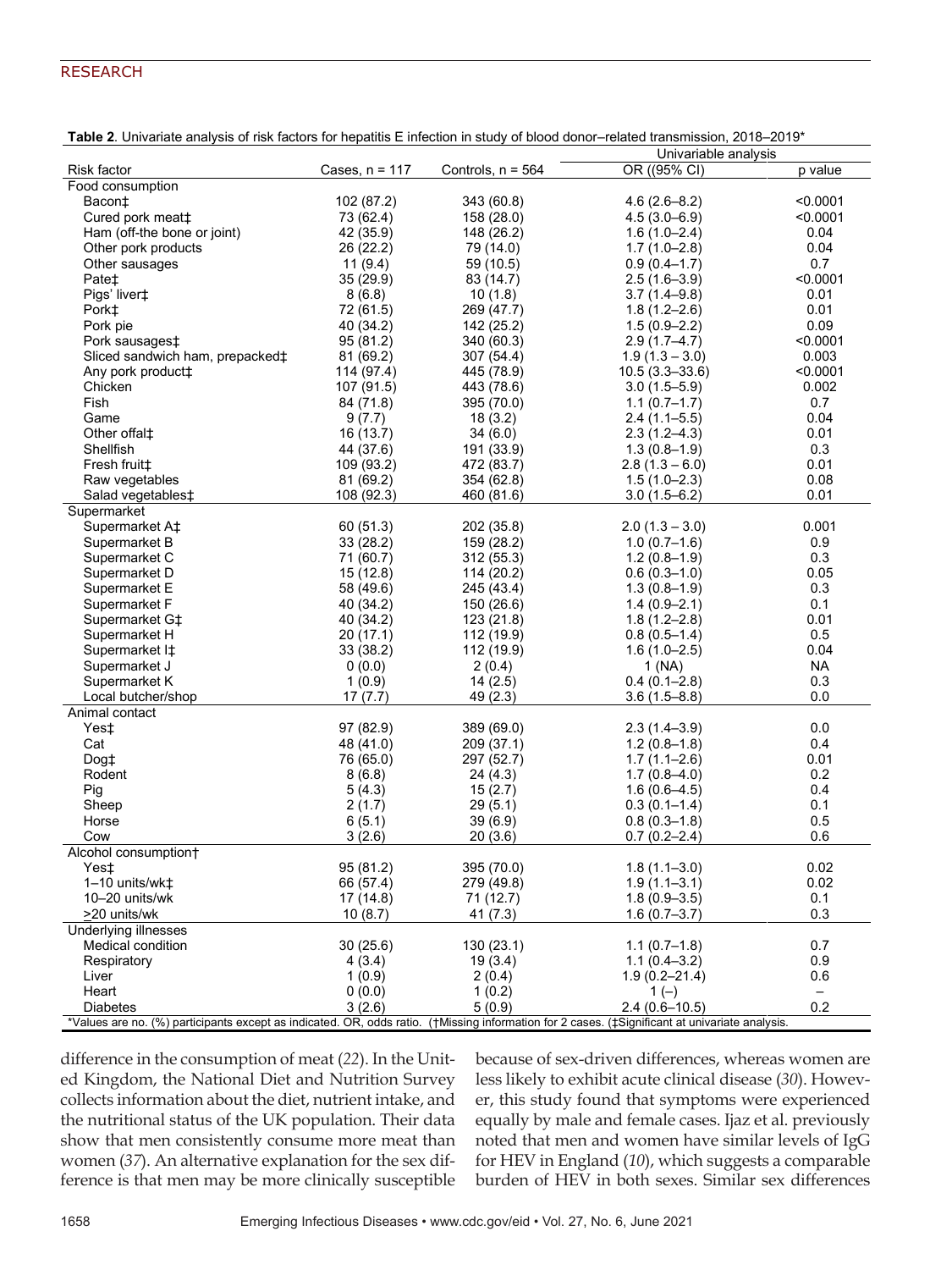have also been observed with other hepatitis viruses (*38*,*39*). The reason why more HEV cases are male remains uncertain and warrants further research.

Previous studies have suggested that the distribution of HEV cases is not uniform and that certain areas in England are at greater risk (*4*,*30*,*40*). The results of our case–control study, however, did not identify geographic clustering of HEV cases among blood donors; this was consistent with the findings of a NHSBT surveillance study of HEV-positive blood donors during March 2016–December 2017 (*29*). As observed in the NHSBT surveillance study, HEV G3 clade 2 was the predominant phylotype detected (*4*,*29*), which suggested that the HEV infections identified in the blood donor population may have resulted from consuming pork products that originated from outside the United Kingdom, because HEV G3 clade 2 is not the predominant phylotype circulating in pigs (*3*,*4*,*16*). Determining the virus's origin is difficult, however, because it is generally accepted that HEV is endemic in swine within the United Kingdom and mainland Europe (*16*,*19*–*21*,*41*,*42*).

Ours is not the first UK case–control study to find that processed pork products and pigs' liver are associated with HEV infection (*30*,*43*,*44*). However, it is one of the first to identify bacon and cured pork meat as risk factors for HEV. The relative contribution of each pork product to the total number of cases should be noted, though; preventing the consumption of pigs' liver would lead to only a modest reduction in HEV cases because relatively few persons eat the liver. Unlike previous studies, this study did not find risk associated with the consumption of pork pies or the consumption of ham and sausages purchased from a specific UK supermarket chain (*30*). Possible causes are changes in the supplier or source of pork for the supermarket chain since the findings of the previous study. Alternatively, there may be differences between the study populations.

Recent studies have investigated the thermal stability of HEV; researchers have not agreed upon the necessary time and temperature for heat inactivation of HEV (*30*,*45*–*47*). Although bacon should be cooked, other cured meats, such as sliced salami and cabanos, may not have been cooked during the curing process, and it is currently unknown whether curing is sufficient to inactivate HEV (*48*). HEV contamination has previously been found in raw meat products (*17*,*18*,*49*); thus, it is biologically feasible that if the curing process was not sufficient to inactivate the HEV then viral transmission could occur from consumption of these products. Further studies are required to understand the parameters required for heat inactivation of HEV and the effect of different treatment procedures such as curing on the virus. Unfortunately, methods for sam**Table 3.** Multivariable analysis model of food consumption associated with testing positive for hepatitis E virus, adjusted for age and sex

|                    |                  | Multivariable analysis |  |  |
|--------------------|------------------|------------------------|--|--|
| <b>Risk factor</b> | OR (95% CI)      | p value                |  |  |
| Bacon              |                  | < 0.0001               |  |  |
| No                 | Referent         |                        |  |  |
| Yes                | $3.0(1.7 - 5.5)$ |                        |  |  |
| Cured pork meat    |                  | < 0.0001               |  |  |
| No                 | Referent         |                        |  |  |
| Yes                | $3.5(2.2 - 5.4)$ |                        |  |  |
| Pigs' liver        |                  | 0.04                   |  |  |
| No                 | Referent         |                        |  |  |
| Yes                | $2.9(1.0 - 8.3)$ |                        |  |  |

pling and testing of pork and other food products are not sufficiently robust to provide information about contamination with infectious viruses.

A limitation of this study is that some blood donors may have previously been infected with HEV and so were not at risk for infection at the time of study. Testing HEV RNA–negative persons for HEV antibodies would have clarified this, but that was not possible in this study.

Of note is the potential effect of recall bias for study participants recounting their potential food and environmental exposures. HEV RNA–positive blood donors were contacted as soon as possible after the donation was confirmed HEV RNA positive. However, the maximum 9-week incubation period of HEV may have led to patients forgetting their food and environmental exposures or recalling them incorrectly. Furthermore, controls would have had a larger time lag due to the time required to identify appropriate controls based on case demographics and to send out the appropriate information. The lag could increase the likelihood of recall bias. In addition, sharing with study participants the information about hepatitis E and its association with pork may have biased the participants' recall response.

Our knowledge of HEV infection in the population was previously limited to a population of acutely infected persons who sought medical care. The introduction of universal screening has led to the availability of an immensely useful cohort of HEVinfected persons different from the cohort of acute HEV cases. HEV-infected blood donors were identified not through medical investigations but through universal screening; thus, they are more representative of the general population compared with the acute HEV population. However, we recommend caution before extrapolating the results of this study to the general population. Because of donor selection guidelines (*50*), the donor population tends to be healthier than the general population; the cutoff of 65 years in new donors and the self-selecting nature of donation suggests that the prevalence of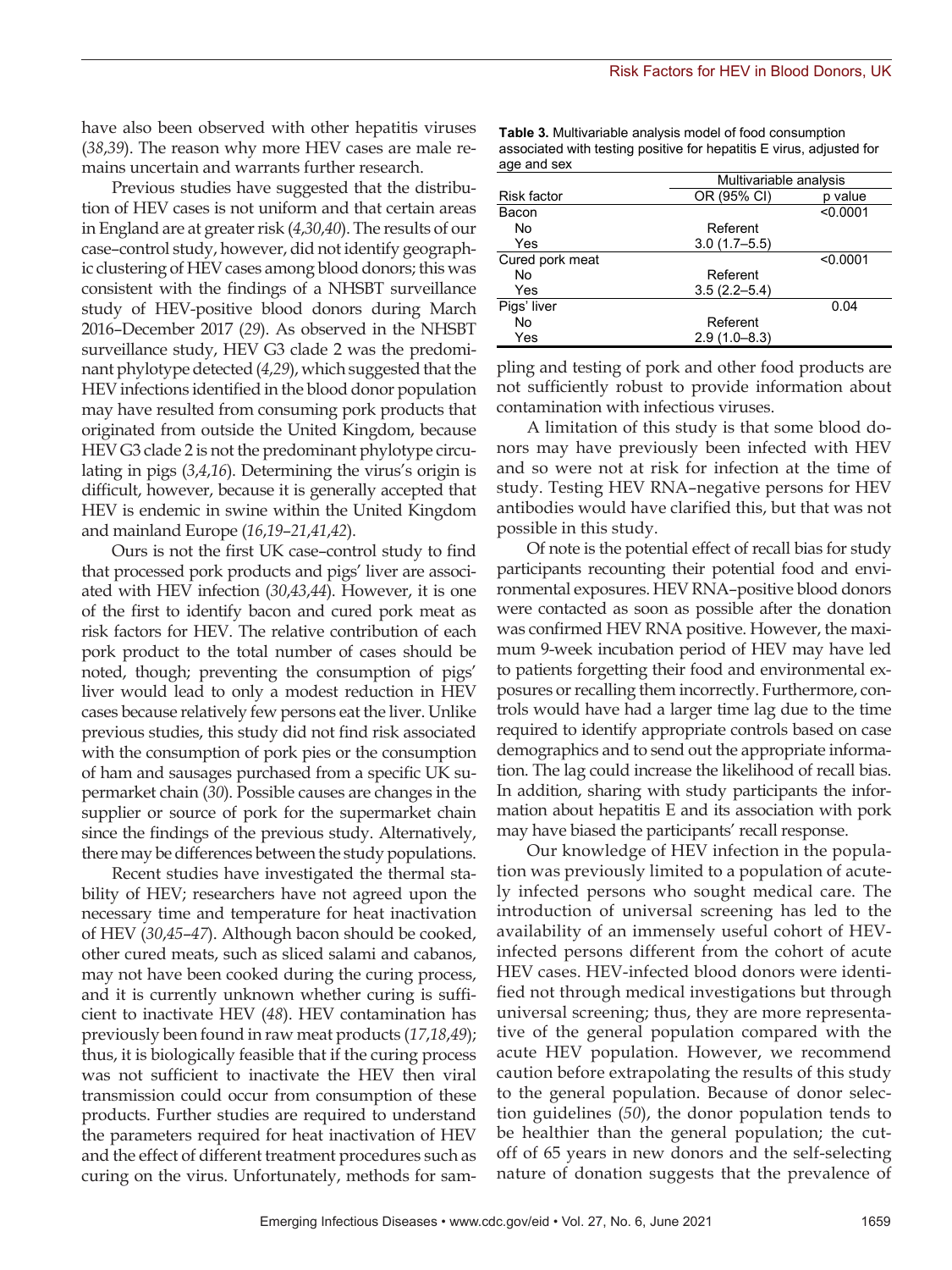### RESEARCH

HEV in the general population is different than that found in the blood donor population.

This study found that HEV infection in blood donors in England was associated with the consumption of 3 pork products; bacon, cured pork meats, and pigs' liver. Bacon and other cured pork meats were not previously identified as risk factors for HEV. The identification of these pork products highlights the importance of accurate information about cooking requirements as well as the role and importance of animal husbandry to prevent HEV infection in pigs. Targeting HEV infection at the source would prevent foodborne transmission to the population.

#### **Acknowledgments**

We thank the National Health Service Blood and Transplant Microbiology Services office staff who assisted in contacting donors. We thank all the donors who participated in the study.

### **About the Author**

Ms. Smith is an epidemiologist within the Emerging Infections and Zoonoses team at Public Health England. Key research interests include infectious disease epidemiology and global public health.

#### **References**

- 1. Adlhoch C, Manďáková Z, Ethelberg S, Epštein J, Rimhanen-Finne R, Figoni J, et al. Standardising surveillance of hepatitis E virus infection in the EU/EEA: A review of national practices and suggestions for the way forward. J Clin Virol. 2019;120:63–7. https://doi.org/10.1016/j.jcv.2019.09.005
- 2. Aspinall EJ, Couturier E, Faber M, Said B, Ijaz S, Tavoschi L, et al.; The Country Experts. Hepatitis E virus infection in Europe: surveillance and descriptive epidemiology of confirmed cases, 2005 to 2015. Euro Surveill. 2017;22:pii=30561. https://doi.org/10.2807/1560-7917.ES.2017.22.26.30561
- 3. Adlhoch C, Avellon A, Baylis SA, Ciccaglione AR, Couturier E, de Sousa R, et al. Hepatitis E virus: Assessment of the epidemiological situation in humans in Europe, 2014/15. J Clin Virol. 2016;82:9–16. https://doi.org/10.1016/j.jcv.2016.06.010
- 4. Oeser C, Vaughan A, Said B, Ijaz S, Tedder R, Haywood B, et al. Epidemiology of hepatitis E in England and Wales: a 10-year retrospective surveillance study, 2008–2017. J Infect Dis. 2019;220:802–10. https://doi.org/10.1093/infdis/jiz207
- 5. Horn J, Hoodgarzadeh M, Klett-Tammen CJ, Mikolajczyk RT, Krause G, Ott JJ. Epidemiologic estimates of hepatitis E virus infection in European countries. J Infect. 2018;77:544–52. https://doi.org/10.1016/j.jinf.2018.09.012
- 6. Public Health England. Hepatitis E: symptoms, transmission, treatment and prevention. 2019 [cited 2020 May 14]. https://www.gov.uk/government/publications/hepatitise-symptoms-transmission-prevention-treatment/hepatitise-symptoms-transmission-treatment-and-prevention
- 7. Izopet J, Tremeaux P, Marion O, Migueres M, Capelli N, Chapuy-Regaud S, et al. Hepatitis E virus infections in Europe. J Clin Virol. 2019;120:20–6. https://doi.org/10.1016/j. jcv.2019.09.004
- 8. Webb GW, Dalton HR. Hepatitis E: an underestimated emerging threat. Ther Adv Infect Dis. 2019;6:2049936119837162. https://doi.org/10.1177/2049936119837162
- 9. Tedder RS, Tettmar KI, Brailsford SR, Said B, Ushiro-Lumb I, Kitchen A, et al. Virology, serology, and demography of hepatitis E viremic blood donors in South East England. Transfusion. 2016;56:1529–36. https://doi.org/10.1111/trf.13498
- 10. Ijaz S, Vyse AJ, Morgan D, Pebody RG, Tedder RS, Brown D. Indigenous hepatitis E virus infection in England: more common than it seems. J Clin Virol. 2009;44:272–6. https://doi.org/10.1016/j.jcv.2009.01.005
- 11. Said B, Ijaz S, Kafatos G, Booth L, Thomas HL, Walsh A, et al.; Hepatitis E Incident Investigation Team. Hepatitis E outbreak on cruise ship. Emerg Infect Dis. 2009;15:1738–44. https://doi.org/10.3201/eid1511.091094
- 12. Boland F, Martinez A, Pomeroy L, O'Flaherty N. Blood donor screening for hepatitis E virus in the European Union. Transfus Med Hemother. 2019;46:95–103. https://doi.org/10.1159/000499121
- 13. Gouilly J, Chen Q, Siewiera J, Cartron G, Levy C, Dubois M, et al. Genotype specific pathogenicity of hepatitis E virus at the human maternal-fetal interface. Nat Commun. 2018;9:4748. https://doi.org/10.1038/s41467-018-07200-2
- 14. Dalton HR, Stableforth W, Thurairajah P, Hazeldine S, Remnarace R, Usama W, et al. Autochthonous hepatitis E in Southwest England: natural history, complications and seasonal variation, and hepatitis E virus IgG seroprevalence in blood donors, the elderly and patients with chronic liver disease. Eur J Gastroenterol Hepatol. 2008;20:784–90. https://doi.org/10.1097/MEG.0b013e3282f5195a
- 15. Pavio N, Meng X-J, Renou C. Zoonotic hepatitis E: animal reservoirs and emerging risks. Vet Res. 2010;41:46. https://doi.org/10.1051/vetres/2010018
- 16. Grierson S, Heaney J, Cheney T, Morgan D, Wyllie S, Powell L, et al. Prevalence of hepatitis E virus infection in pigs at the time of slaughter, United Kingdom, 2013. Emerg Infect Dis. 2015;21:1396–401. https://doi.org/10.3201/eid2108.141995
- 17. Berto A, Martelli F, Grierson S, Banks M. Hepatitis E virus in pork food chain, United Kingdom, 2009-2010. Emerg Infect Dis. 2012;18:1358–60. https://doi.org/10.3201/ eid1808.111647
- 18. Bouwknegt M, Lodder-Verschoor F, van der Poel WH, Rutjes SA, de Roda Husman AM. Hepatitis E virus RNA in commercial porcine livers in The Netherlands. J Food Prot. 2007;70:2889–95. https://doi.org/10.4315/0362- 028X-70.12.2889
- 19. Rutjes SA, Bouwknegt M, van der Giessen JW, de Roda Husman AM, Reusken CB. Seroprevalence of hepatitis E virus in pigs from different farming systems in The Netherlands. J Food Prot. 2014;77:640–2. https://doi.org/ 10.4315/0362-028X.JFP-13-302
- 20. Crossan C, Grierson S, Thomson J, Ward A, Nunez-Garcia J, Banks M, et al. Prevalence of hepatitis E virus in slaughter-age pigs in Scotland. Epidemiol Infect. 2015;143:2237–40. https://doi.org/10.1017/S0950268814003100
- 21. Burri C, Vial F, Ryser-Degiorgis MP, Schwermer H, Darling K, Reist M, et al. Seroprevalence of hepatitis E virus in domestic pigs and wild boars in Switzerland. Zoonoses Public Health. 2014;61:537–44. https://doi.org/10.1111/zph.12103
- 22. Said B, Usdin M, Warburton F, Ijaz S, Tedder RS, Morgan D. Pork products associated with human infection caused by an emerging phylotype of hepatitis E virus in England and Wales. Epidemiol Infect. 2017;145:2417–23. https://doi.org/10.1017/S0950268817001388
- 23. Baechlein C, Schielke A, Johne R, Ulrich RG, Baumgaertner W, Grummer B. Prevalence of Hepatitis E virus-specific antibodies in sera of German domestic pigs estimated by using different assays. Vet Microbiol. 2010;144:187–91. https://doi.org/10.1016/j.vetmic.2009.12.011